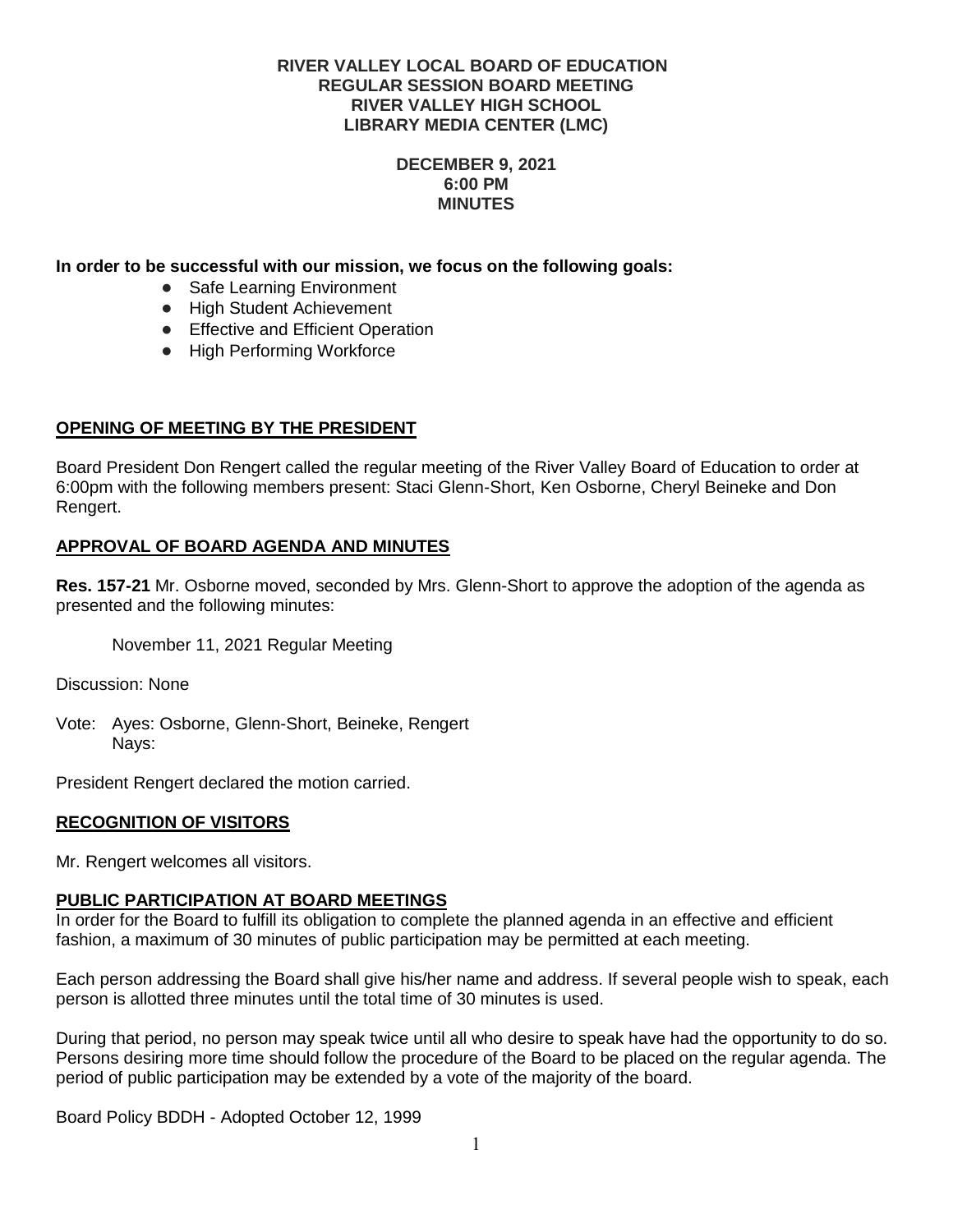## **DECEMBER 9, 2021 6:00 PM MINUTES**

# **SUPERINTENDENT'S COMMUNICATIONS/REPORTS**

# **Superintendent Shares Oral/Written Correspondence/Communications**

Mr. Wickham presented more information regarding the District's plans to move forward with the Mask to Stay, Test to Play effective January 5, 2021. As of right now, masks will still be required on buses due to the federal mandate in place. Currently, in the state of Ohio, approximately 70.8% of districts are mask optional and 29.2% are mask required.

**River Valley Local Schools Building Reports/Updates**: At this time, we would like to have district administrators and our student council representative provide the board a brief update on each of their respective areas.

Mrs. Comstock presented on behalf of Heritage Elementary sharing the Veteran's Day Drive-Thru celebration they had. Heritage has also adopted a few families for the Holiday season, they are collecting for the Christmas Clearing House and the kids are excited for the holiday season and all of the celebrations that go along with it.

Mrs. Richards presented on behalf of Liberty Elementary and shared that she has all of her first semester observations done, which is a huge relief for her and her staff. The holiday cheer in the building is up, they were having "Grinch Day" on Friday, December 10<sup>th</sup>, kids have written letters to Santa and will get handwritten letters back as if Santa wrote them back personally. Liberty has had an influx of new students. Mrs. Richards commented that she feels we are lacking the support of families, so she is working on partnering with Marion Mentors to increase participation, support and involvement between families and the District.

Mr. Davis presented on behalf of the Middle School sharing that the building is also participating in the "12 Days of Christmas" and the kids seem to really be enjoying it. The building is also doing a giving tree for families in need and a food drive. If students participate in the donations (food or gift cards), then they get to put a ticket in a bucket toward getting to pie a teacher in the face. The Middle School Wrestling Invitational was coming up and the winter sports season has started.

Mr. Dutt presented on behalf of the High School sharing that the Family and Consumer Science Class did a food drive for the Christmas Clearing House. The High School also got to have their Veteran's Day Assembly this year. State testing was happening this week, winter sports are off and running and performance season is upon us. FFA fruit was delivered December 8<sup>th</sup>.

Kade Ebert, the Student Council Representative, shared that the boys' basketball team plays Pleasant this weekend and that 12/18 the Sounds of the Season will perform.

Mr. Gliebe, the Director of Instruction and Assessment, presented information regarding the District's report card scores and the formatting of a K-12 Gifted Program in accordance with North Central Ohio ESC.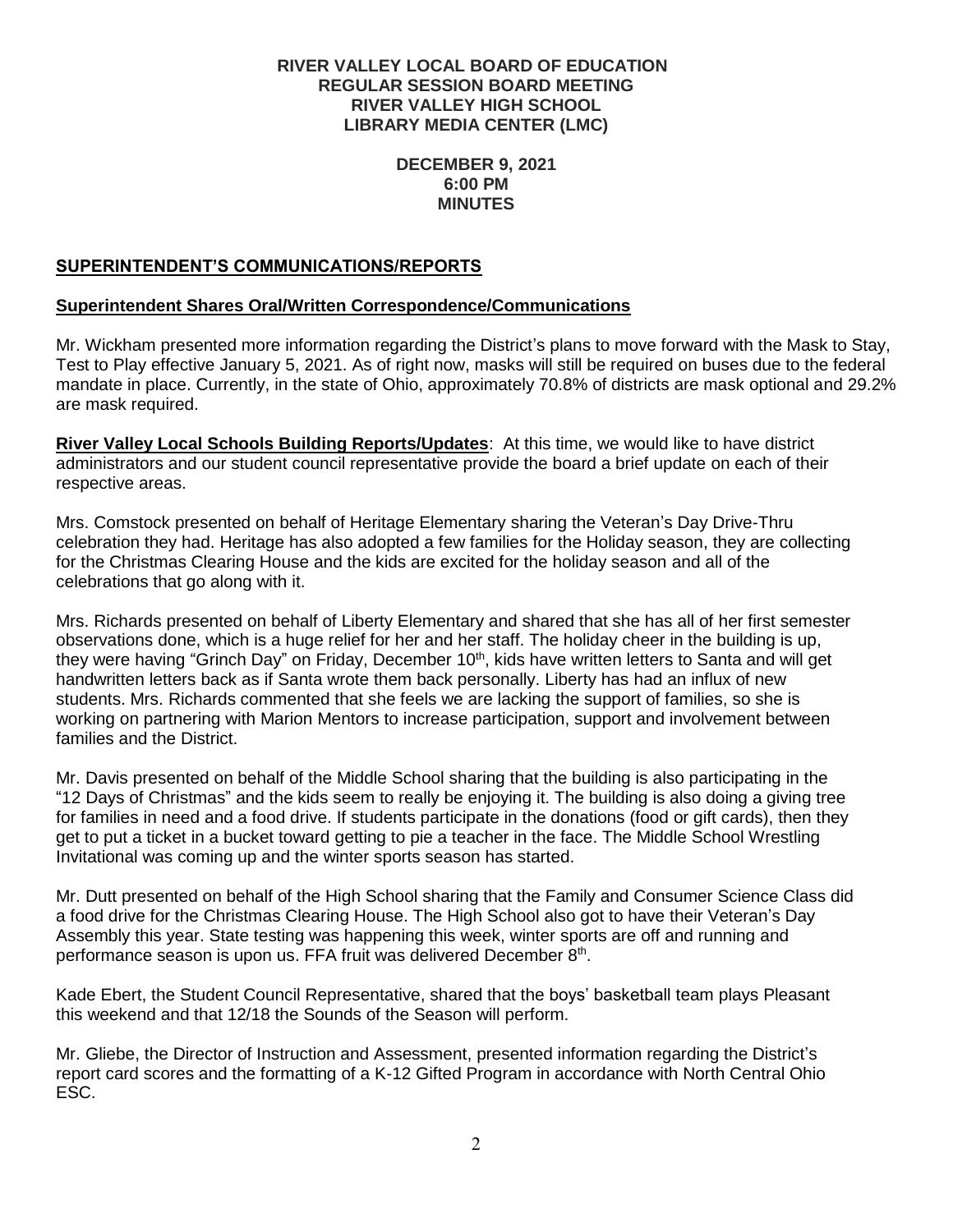## **DECEMBER 9, 2021 6:00 PM MINUTES**

# **NEW BUSINESS**

# **Treasurer's Report/Recommendations**

Treasurer, Brittany Keller, shared an update regarding the District's cash balance compared to November 2020, that the five-year forecast for November 2021 has been filed with ODE and calendar year 2022 open enrollment has been completed. The Fair School Funding Plan funding formula should begin implementation in semimonthly foundation reports and payments beginning in January 2022 after multiple delays since the beginning of the biennium, July 1, 2021.

**Res. 158-21** Mr. Osborne moved, seconded by Mrs. Glenn-Short to approve the following information:

### 1. **Acceptance of Donations:**

| Date     | <b>Name</b>                   | Amount    | Reason              |
|----------|-------------------------------|-----------|---------------------|
| 11/9/21  | Whetstone General Contracting | \$1500.00 | <b>HS Wrestling</b> |
| 11/23/21 | Cool Kids Resale              | \$50.00   | <b>HS Cheer</b>     |

- 2. **Acceptance of Financial Records:** Board acknowledgement of receipt of the following financial reports for the month of November 2021:
	- a) Cash Reconciliation and Relevant Data
	- b) Appropriation Summary
	- c) Revenue Summary
- 3. **Set Budget Hearing**: Board establishment of the time and place for the budget hearing review of proposed tax budget for the fiscal year July 1, 2022 to June 30, 2023 (tentatively scheduled for Thursday, January 13, 2022).

Date and Time of 2022 Budget Hearing **January 13, 2022 at 5:30pm**

4. **Organizational Meeting**: Board establishment of time and place for the 2022 Organizational Meeting; tentatively scheduled for Thursday, January 13, 2022 (2022 regular meetings will be set at the organizational meeting).

2022 Organizational Meeting **January 13, 2022 at 6:00pm**

5. **Naming of President Pro-Tempore**: Board approval to name a president pro-tempore to oversee the organizational meeting until the President is elected for the calendar year 2022.

President Pro-Tempore: **Mr. Don Rengert**

6. **Appropriation Modification: Board approval to adjust the following appropriations:**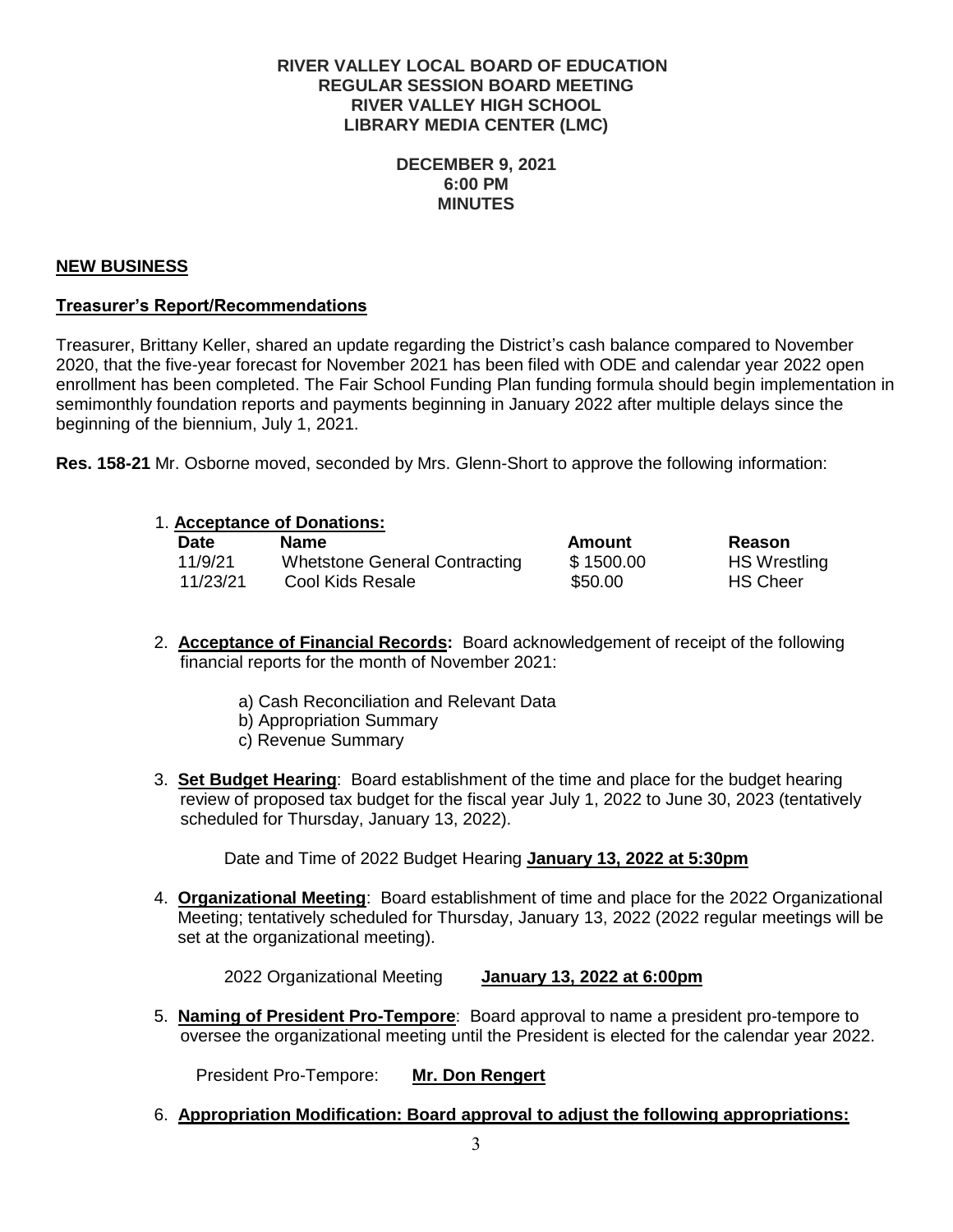## **DECEMBER 9, 2021 6:00 PM MINUTES**

Increase fund 300 appropriations by \$24,500

- 7. **Employee Reimbursement:** Board approval of cell phone reimbursement to be added to Jenny Kitts's administrative contract effective October 11, 2021.
- 8. **Transfers**:

From: Class of 2024 \$1,939.43

From: Class of 2025 \$391.74

To: Class of 2026 \$2,331.17

Discussion: None

Vote: Ayes: Osborne, Glenn-Short, Beineke, Rengert Nays:

President Rengert declared the motion carried.

# **Superintendent's Reports/Recommendations**

**Res. 159-21** Colonel Beineke moved, seconded by Mrs. Glenn-Short to approve the following information:

- 1. **Resolution**:
	- a. **Resolution: Agreement Between River Valley Local Schools (RVLSD) and Safehouse Preparatory School:** Board approval to enter into an agreement between River Valley Local School District and Safehouse Preparatory School, for the education of two court placed students, as presented in your background materials.
	- b. **Resolution: Agreement Between River Valley Local Schools (RVLSD) and the North Central Ohio Rehabilitation Center (NCORC):** Board approval of the agreement between RVLSD and the NCORC to provide a Title I Tutor at the Rehabilitation Center for River Valley Students, effective July 1, 2021 through June 30, 2022. As presented in your background materials.
	- c. **Resolution: Agreement Between the North Central Ohio Educational Service Center (NCOESC) and River Valley Local School District (RVLSD) for Braille Services**: Board approval to enter into a contract for 2021-2022 with the NCOESC to provide braille services for River Valley students with vision impairment, effective August 1, 2021 through July 31, 2022. As presented in your background materials.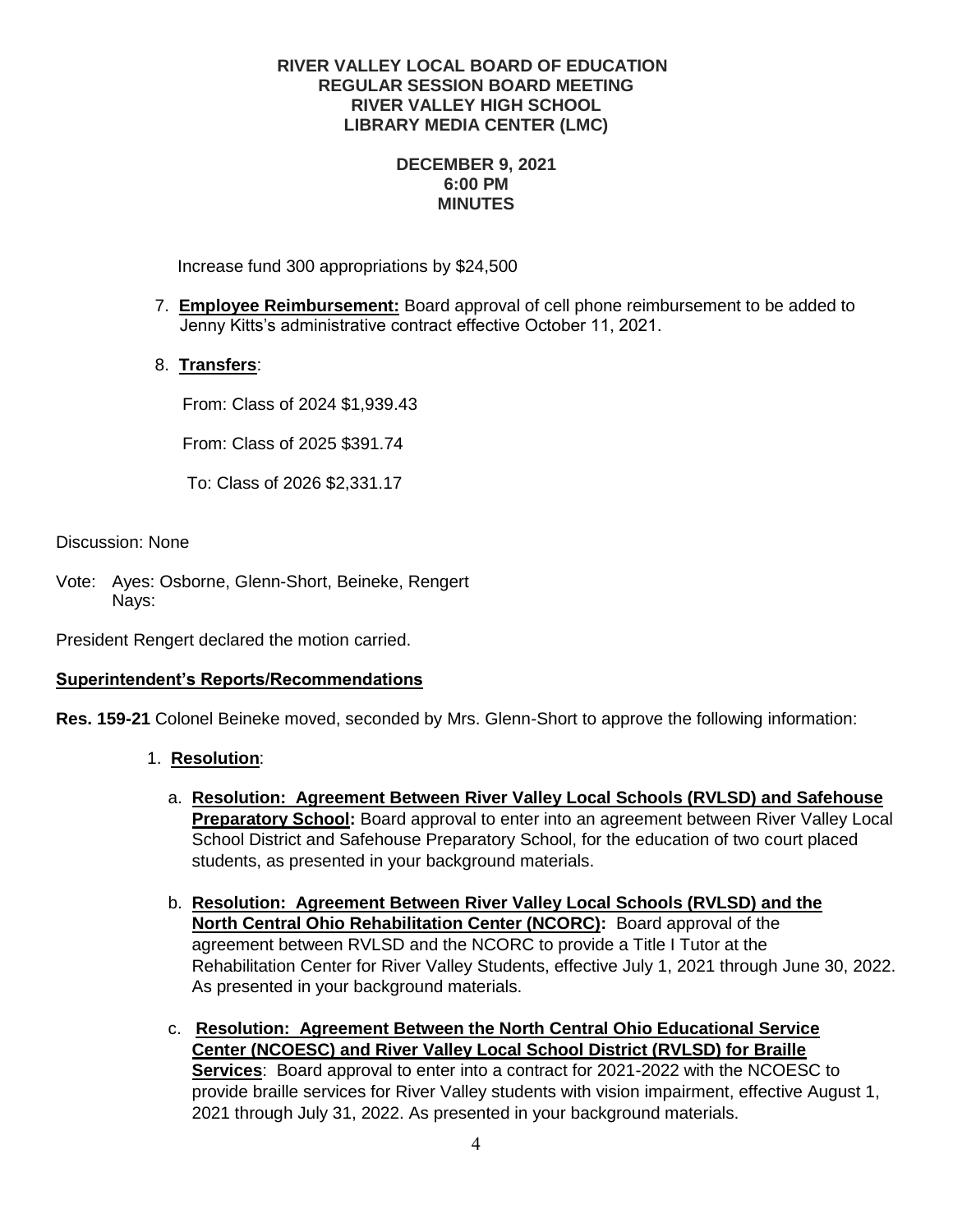## **DECEMBER 9, 2021 6:00 PM MINUTES**

- d. **Resolution: Agreement Between Park National Bank and River Valley Local School District (RVLSD):** Board approval of the agreement between Park National Bank and River Valley Local School District for the deposit of public funds, effective December 2, 2021 through December 2, 2026. As presented in your background materials.
- e. **Resolution: 2021-2022 Third Grade Reading Improvement Plan:** Board approval of the 2021-2022 Third Grade Reading Improvement Plan. During the 2021-2022 school year, the River Valley Local Schools will be using Reading Specialists and i-Ready tools and diagnostics at both Liberty Elementary and Heritage Elementary to address reading gaps in the third-grade students. Liberty Elementary will also continue using Title One Reading Tutors as intervention teachers that focus on identified gaps in reading skills.
- f. **Resolution: 2021-2022 Substitute Salary Schedule:** Board approval of the 2021-2022 Substitute Salary Schedule as presented in your background materials.
- g. **Resolution: Emergency Paid Sick Leave Request for RV Staff:** Board approval of the Families First Coronavirus Response Act - Emergency Paid Sick Leave Request, as presented in your background materials.

Discussion: None

Vote: Ayes: Beineke, Glenn-Short, Osborne, Rengert Nays:

President Rengert declared the motion carried.

# **Certificated Personnel**

**Res. 160-21** Mr. Osborne moved, seconded by Colonel Beineke to approve the following information:

- a. **Certificated Personnel - Resignation**: Board approval to accept a letter of resignation from Hailey Batross, as a Permanent Substitute at Heritage Elementary School, with regrets and best wishes, effective Thursday, November 28, 2021, as presented in your background materials.
- b. **Certificated Personnel – Employment**: Board approval to employ the following individuals as a Permanent Substitute for River Valley Local Schools, on a one year limited contract for the 2021-2022 school year, as presented in your background materials, and contingent upon completion of any necessary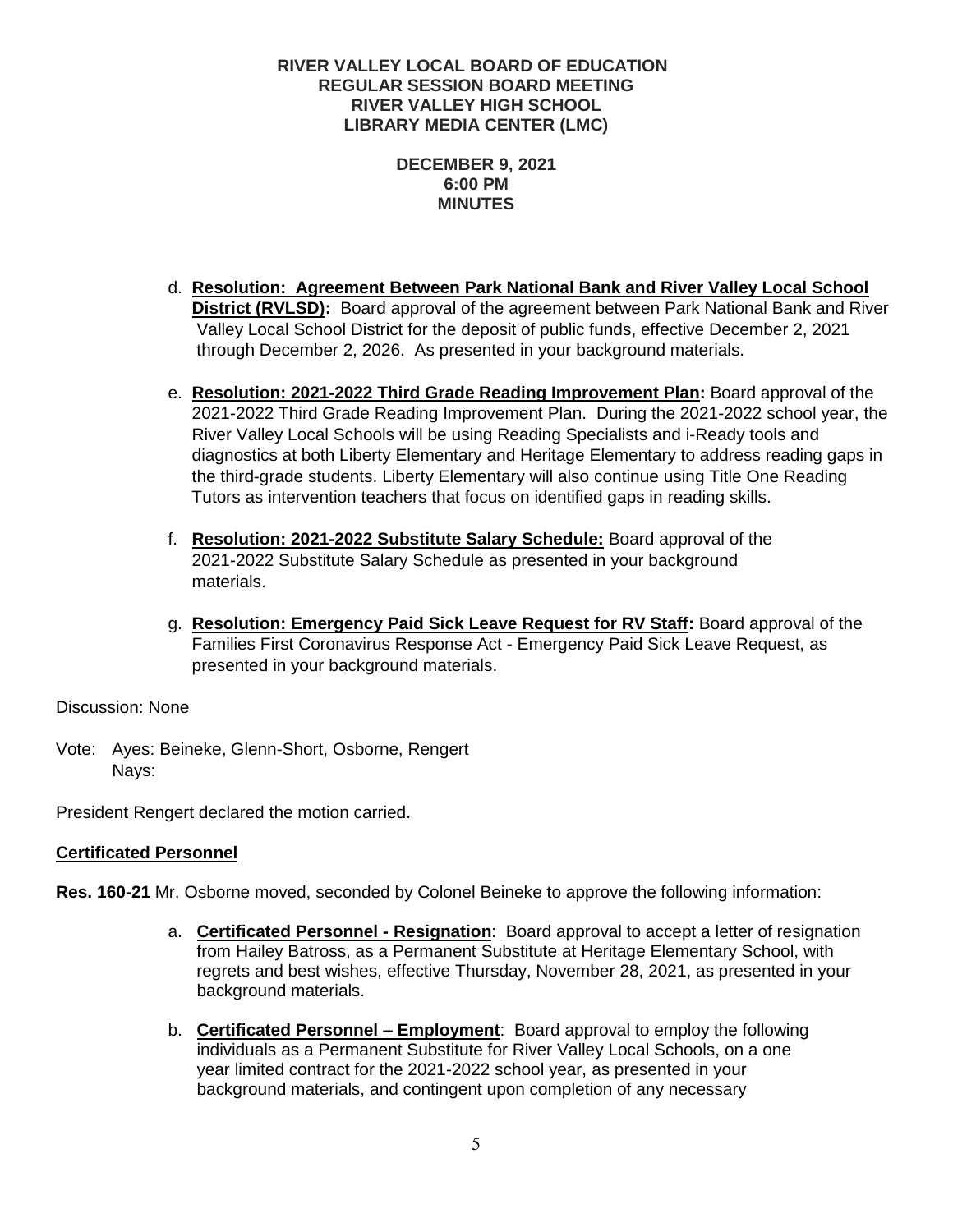## **DECEMBER 9, 2021 6:00 PM MINUTES**

requirements for employment/ certification.

Emiliee McCabe - Heritage Elementary School

c. **Certificated Personnel - Substitute Teacher Approval**: Board approval of Substitute Teacher List for December 2021 as recommended by the North Central Ohio ESC and

presented in your background material.

Discussion: None

Vote: Ayes: Osborne, Beineke, Glenn-Short, Rengert Nays:

President Rengert declared the motion carried.

# **Classified Personnel**

**Res. 161-21** Colonel Beineke moved, seconded by Mr. Osborne to approve the following information:

a. **Classified Personnel – Substitute**: Board approval of the following as classified substitutes on an as needed basis, for 2021-2022, contingent upon completion of any necessary requirements for certification or employment, and per your background materials.

Erin Castillo

- b. **Classified Personnel - Continuing Contract:** Board approval to employ Teresa Mitchell on a continuing contract, as a Full Time Cook at River Valley High School, effective November 8, 2021, for the 2021-2022 school year, contingent upon completion of any necessary requirements for employment/certification, per information in your background materials. (Previously approved as a two-year contract).
- c. **Classified Personnel - Employment:** Board approval to employ Jeffrey Williams on a one-year limited contract, as an Educational Aide at River Valley Middle School, effective November 22, 2021, for the 2021-2022 school year, contingent upon completion of any necessary requirements for employment/certification, per information in your background materials.
- d. **Classified Personnel - Employment:** Board approval to employ Jennifer McClenathan on a one-year limited contract, as a 2.5-hour cashier at River Valley Middle School, effective November 1, 2021, for the 2021-2022 school year, contingent upon completion of necessary requirements for employment/certification, per information in your background materials.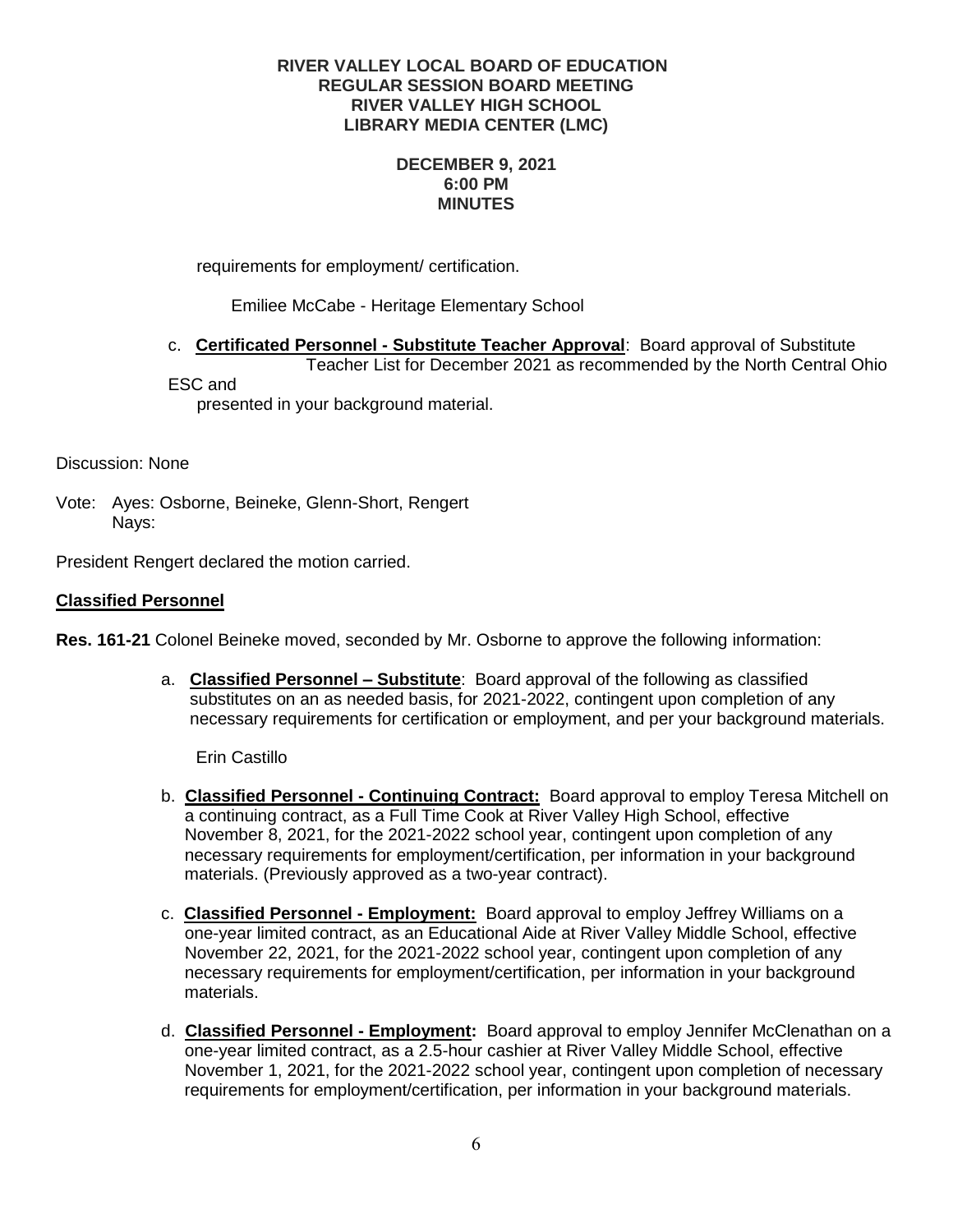## **DECEMBER 9, 2021 6:00 PM MINUTES**

e. **Classified Personnel – Contract Revision:** Board approval to employ Cindy McClenathan, on a continuing contract as a Custodian at River Valley High School, effective June 7, 2021, contingent upon completion of any necessary requirements for employment/ certification.

Discussion: None

Vote: Ayes: Beineke, Osborne, Glenn-Short, Rengert Nays:

President Rengert declared the motion carried.

### **Supplementals**

**Res. 162-21** Mr. Osborne moved, seconded by Colonel Beineke to approve the following information:

 WHEREAS, this Board has posted positions as being available to employees of the district who hold educator licenses, and no such employee meeting all of the Board's qualifications has applied for, been offered, and accepted such positions, and

 WHEREAS, this board then advertised these positions as being available to licensed individuals not employed by this district, and no such person meeting all of the Board's qualifications has applied for, been offered, and accepted such positions,

 BE IT THEREFORE RESOLVED that coaching positions may be granted to non-licensed individuals for the 2021-2022 school year, contingent upon completion of any necessary requirements for employment/certification, per information in your background materials.

 BE IT FURTHER RESOLVED that the individual(s) listed are employed for the 2021-2022 school year with the understanding that they WILL NOT be able to direct, supervise or coach a pupil activity program that involves athletics, routine or regular physical activity (practices, scrimmages, workouts, etc..) or health and safety considerations until they have obtained a valid Pupil Activity Permit, and said permit is on file in the Superintendent's Office. The Athletic Director along with the respective building Principal will be responsible for assuring that the individual(s) listed are in full compliance with the above requirements.

# a. **Supplemental - Employment:**

Laura Carey - Middle School Yearbook Advisor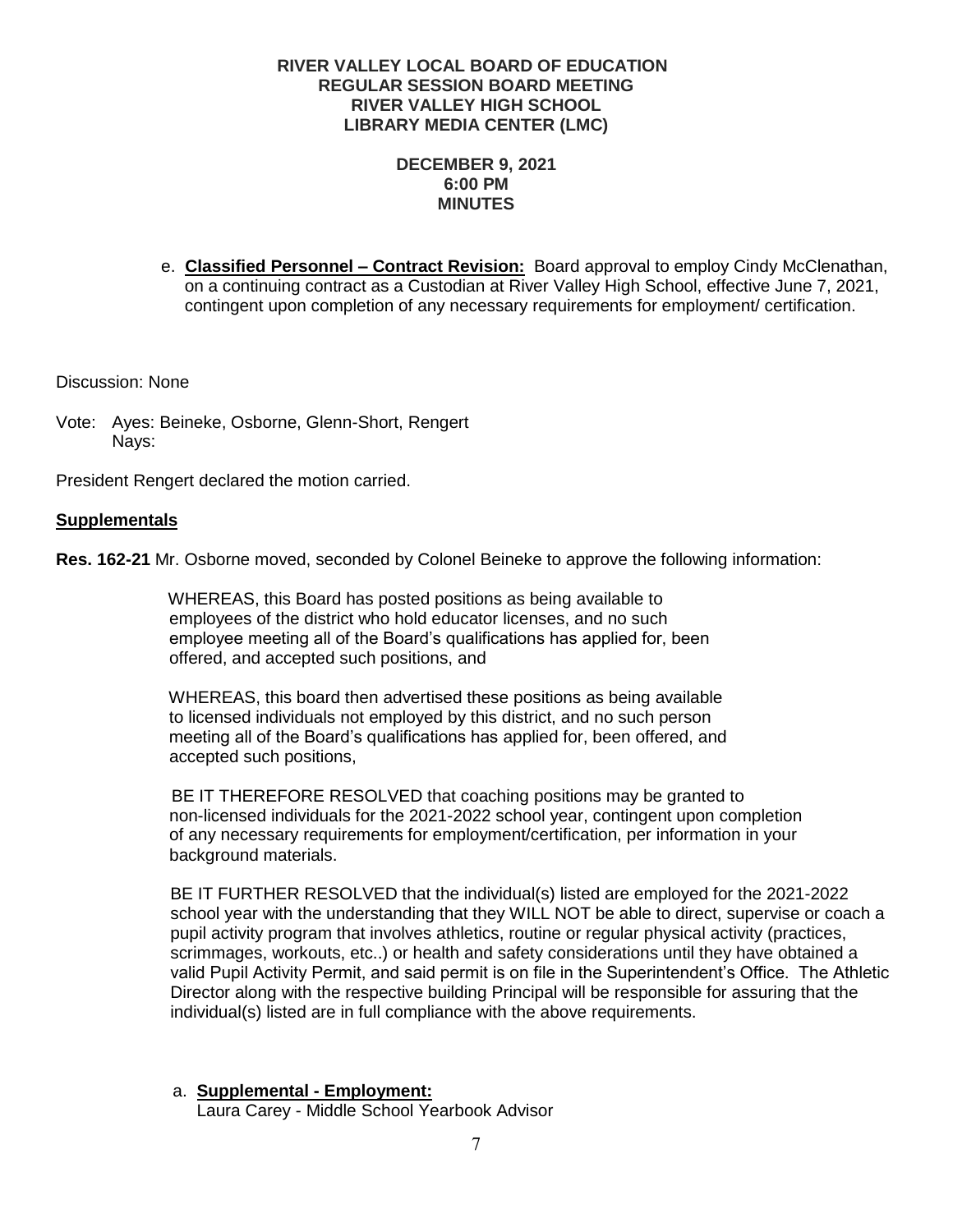## **DECEMBER 9, 2021 6:00 PM MINUTES**

Discussion: None

Vote: Ayes: Osborne, Beineke, Glenn-Short, Rengert Nays:

President Rengert declared the motion carried.

# **Students**

**Res. 162-21** Mr. Osborne moved, seconded by Colonel Beineke to approve the following information:

- a. **Extended Field Trip Preliminary and Final Approval:** Board preliminary and/or final approval of an extended field trip by the High School Wrestling team to the Archbold Frickers Duals in Defiance, Ohio on Friday, December 17, 2021. As presented in your background materials.
- b. **Extended Field Trip Preliminary and Final Approval:** Board preliminary and/or final approval of an extended field trip by the High School Wrestling team to the Nelsonville-York l Tournament in Nelsonville, Ohio on Friday, January 7, 2022. As presented in your background materials.
- c. **Extended Field Trip Preliminary and Final Approval:** Board preliminary and/or final approval of an extended field trip by the High School Wrestling team to the Western Brown Wrestling Tournament, in Mt. Orab, Ohio on Friday, January 14, 2022. As presented in your background materials.
- d. **High School Curriculum Guide:** Board approval of the high school curriculum guide changes as presented in your background materials.

Discussion: None

Vote: Ayes: Osborne, Beineke, Glenn-Short, Rengert Nays:

President Rengert declared the motion carried.

### **Executive Session**

**Res. 163-21** Colonel Beineke moved to enter into executive session at 6:54pm for the purpose of:

**In accordance with ORC 121.22G5** – Matters required to be kept confidential by federal law or regulations or state statutes.

Discussion: None